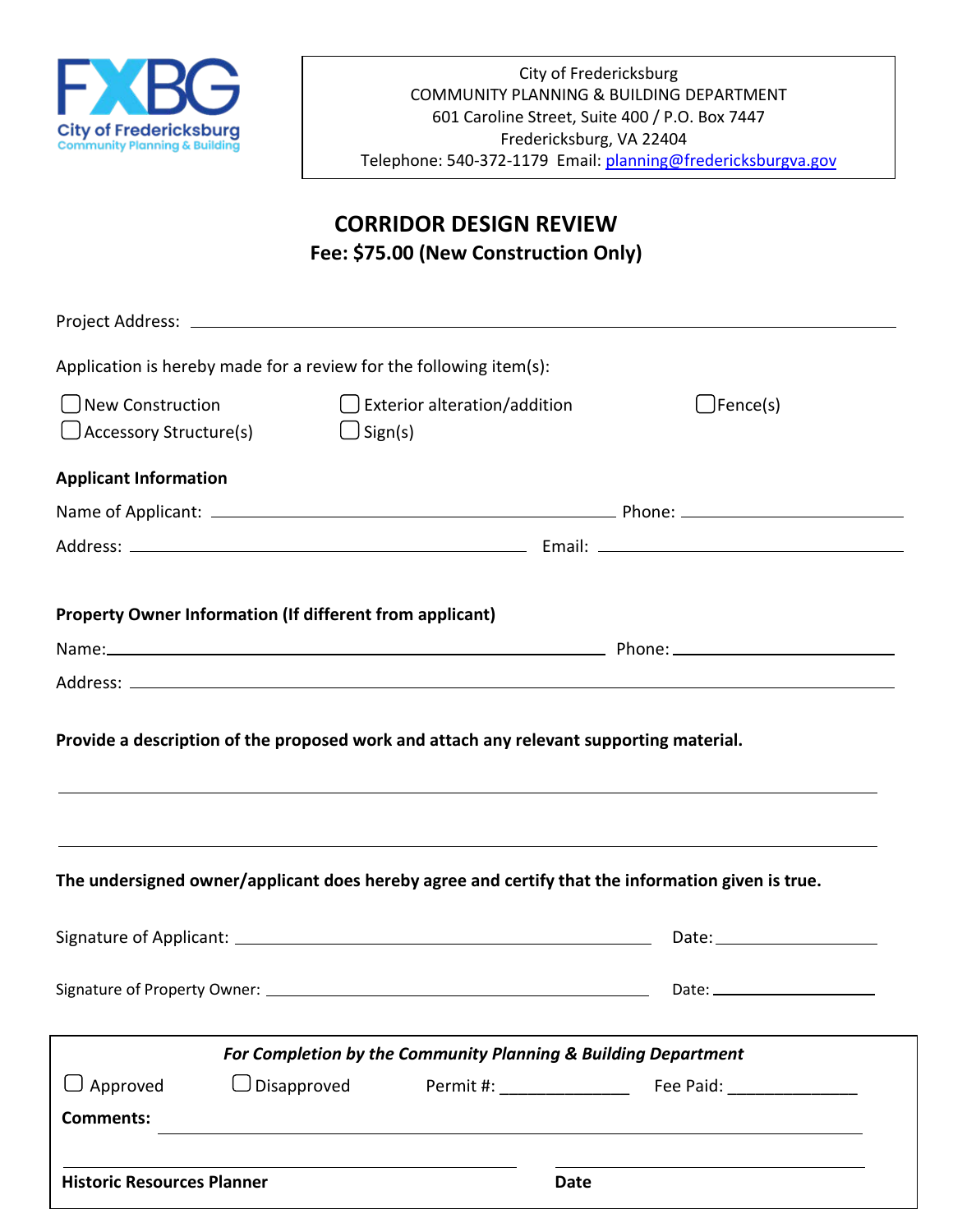- **a. For new construction** (does not include fences or signs): Within five (5) days prior to submitting an application, applicant shall provide written notice to adjacent property owners by certified return receipt mail. Said notice shall ask for public comment on the requested Corridor Design Review be submitted, in writing, to the office of the Development Administrator within 10 days. Evidence of return receipt of such notice shall be provided to the Development Administrator with application.
- **b.** Applicant submits a Corridor Design Review application (no fee required) and any relevant supporting materials to the office of the Development Administrator.
- c. The Development Administrator will review the application for completeness within ten (10) days and notify the contact person of any deficiencies.
- d. The Development Administrator shall complete the necessary review.
- e. The Development Administrator shall act to approve, approve with modifications, or deny any request within 60 days of official submission. Action must be in writing and submitted to the applicant within 17 days of the action.
- f. Any person aggrieved by a decision may appeal such decision to City Council within 21 days of the action.

Submittal Requirements

| <b>General Information</b><br>А. |                                                                                                                                                                |  |  |  |
|----------------------------------|----------------------------------------------------------------------------------------------------------------------------------------------------------------|--|--|--|
| $\mathbf{1}$                     | Application (no fee required)                                                                                                                                  |  |  |  |
| $\overline{2}$                   | Return Receipt for Public Notice                                                                                                                               |  |  |  |
|                                  | For new construction, facade changes, building additions and accessory structures:<br>В.                                                                       |  |  |  |
| $\mathbf{1}$                     | A plat of the property showing the location of the proposed construction and/or<br>changes, including the building footprint.                                  |  |  |  |
| $\overline{2}$                   | Drawings of elevations that are visible from a public right-of-way                                                                                             |  |  |  |
| 3                                | A list of the proposed materials, including material specifications                                                                                            |  |  |  |
| 4                                | Setbacks, existing and proposed                                                                                                                                |  |  |  |
| 5                                | Design and location of the proposed parking lots                                                                                                               |  |  |  |
| 6                                | Vehicular access                                                                                                                                               |  |  |  |
| 7                                | Landscaping (including streetscape buffer), existing and proposed                                                                                              |  |  |  |
| 8                                | Lighting, as applicable                                                                                                                                        |  |  |  |
| C.<br><b>For Fences</b>          |                                                                                                                                                                |  |  |  |
| $\mathbf{1}$                     | A plat of the property showing the location of the proposed fence with all setbacks<br>labeled                                                                 |  |  |  |
| 2                                | A drawing or photograph, in color, of the fence design                                                                                                         |  |  |  |
| 3                                | A list of the proposed materials and dimensions                                                                                                                |  |  |  |
| 4                                | Setbacks, existing and proposed                                                                                                                                |  |  |  |
| <b>For Signs</b><br>D.           |                                                                                                                                                                |  |  |  |
| $\mathbf{1}$                     | A drawing of the building elevation showing the sign location(s) or for freestanding<br>signs the location of the pole or foundation with all setbacks labeled |  |  |  |
| $\overline{2}$                   | An artist's rendering, photograph or sign proof, in color, of the proposed sign(s)                                                                             |  |  |  |
| 3                                | Sign dimensions, proposed materials and any other specifications                                                                                               |  |  |  |
| 4                                | Landscaping, existing and proposed                                                                                                                             |  |  |  |
| 5                                | Lighting, as applicable                                                                                                                                        |  |  |  |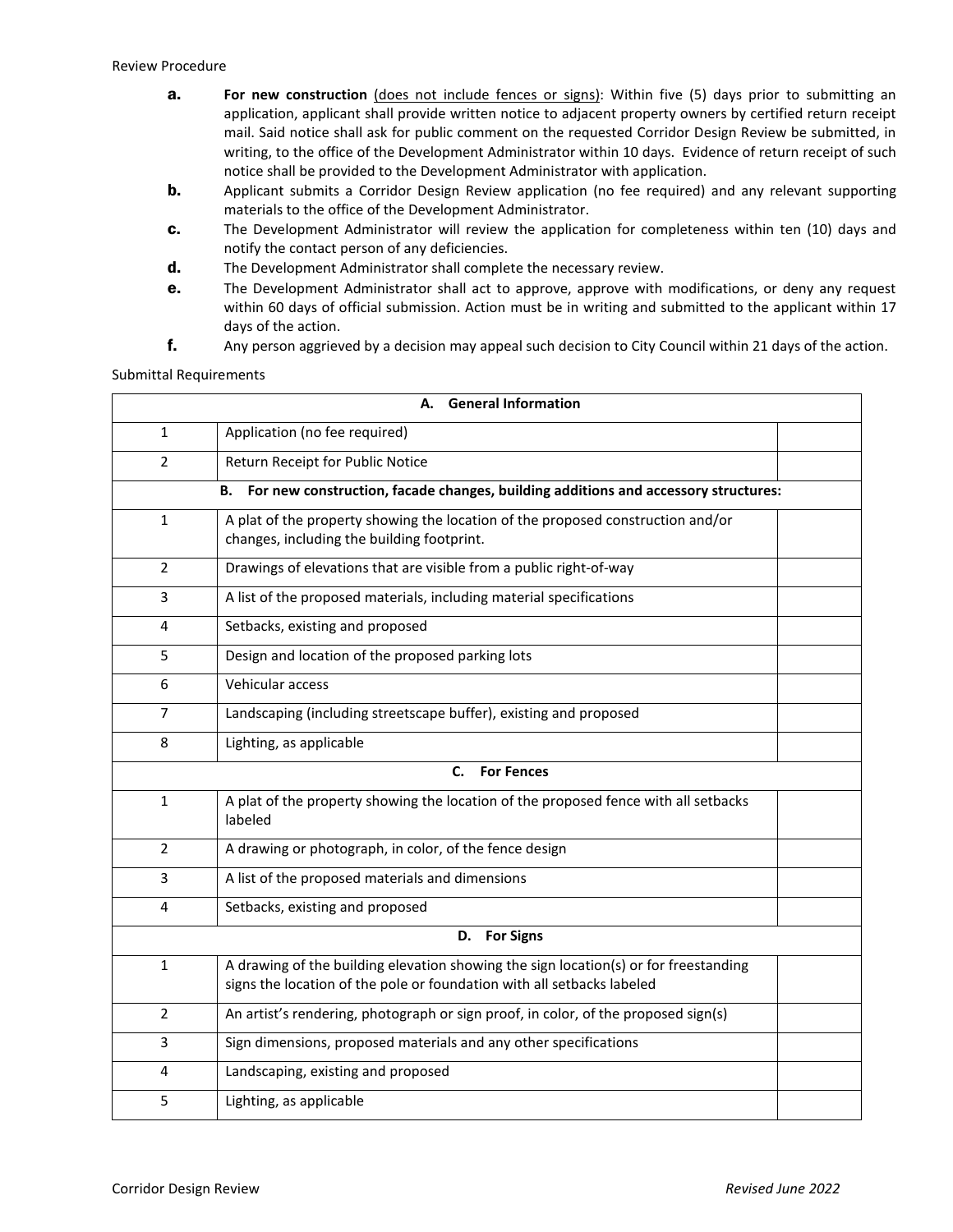# **Notification Letter to Adjacent Property Owners**

| Date:                                                                                            |                                                                                                                                                                                                                                                                                           |                  |
|--------------------------------------------------------------------------------------------------|-------------------------------------------------------------------------------------------------------------------------------------------------------------------------------------------------------------------------------------------------------------------------------------------|------------------|
| Re:                                                                                              |                                                                                                                                                                                                                                                                                           | (Address/GPIN #) |
| Dear Neighboring Property Owner,                                                                 |                                                                                                                                                                                                                                                                                           |                  |
|                                                                                                  | This letter is to notify you that a Corridor Design Review application will be submitted for approval to the City of                                                                                                                                                                      |                  |
|                                                                                                  | You may review the application in Executive Plaza located in 601 Caroline Street, Suite 400, Fredericksburg,<br>Virginia, 22401 or call (540) 372-1179 to obtain more information. Public comment will be accepted, in writing,<br>within 10 days from the submission of the application. |                  |
| <b>Community Planning and Building Department</b><br>By email to: mesherman@fredericksburgva.gov | Public comments should be addressed to the following address:<br>Development Administrator, Planning Services Division<br>601 Caroline Street, P.O. Box 7447, Fredericksburg, Virginia 22404-7447                                                                                         |                  |
| The following is information about the project:                                                  |                                                                                                                                                                                                                                                                                           |                  |
| Name of Project:                                                                                 |                                                                                                                                                                                                                                                                                           |                  |
| Description of Project:                                                                          |                                                                                                                                                                                                                                                                                           |                  |
|                                                                                                  |                                                                                                                                                                                                                                                                                           |                  |
| <b>Specific Location:</b>                                                                        |                                                                                                                                                                                                                                                                                           |                  |
| Name of Applicant:                                                                               |                                                                                                                                                                                                                                                                                           |                  |
| <b>Address of Applicant:</b>                                                                     |                                                                                                                                                                                                                                                                                           |                  |
|                                                                                                  |                                                                                                                                                                                                                                                                                           |                  |
| Name of Engineer:                                                                                |                                                                                                                                                                                                                                                                                           |                  |
|                                                                                                  | Sincerely,                                                                                                                                                                                                                                                                                |                  |
|                                                                                                  | Signature                                                                                                                                                                                                                                                                                 |                  |
|                                                                                                  | <b>Printed Name</b>                                                                                                                                                                                                                                                                       |                  |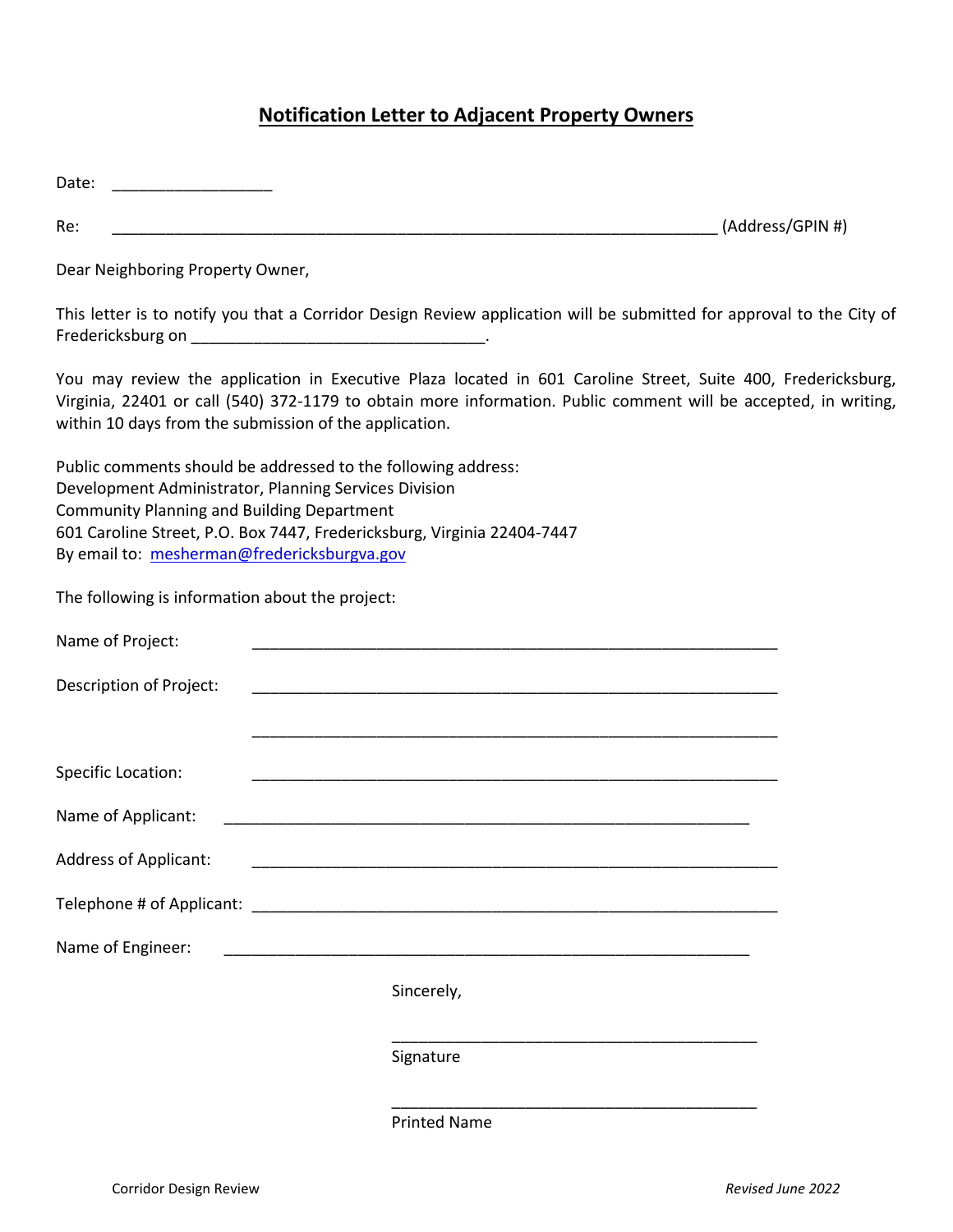## **EXAMPLE DIAGRAM OF ADJACENT PROPERTY OWNERS**



#### $X =$  Property owners to be notified

#### **PROPERTY OWNERS LIST**

#### **SUBJECT ADDRESS GPIN #**

**\_\_\_\_\_\_\_\_\_\_\_\_\_\_\_\_\_\_\_\_\_\_\_\_\_\_\_\_\_\_\_\_\_\_\_\_\_\_\_\_ \_\_\_\_\_\_\_\_\_\_\_\_\_\_\_\_\_\_\_\_\_\_\_\_\_\_\_\_\_\_\_\_\_\_\_\_\_\_\_\_\_\_**

Adjacent property owner names and addresses can be obtained by visiting the City website at [www.fredericksburgva.gov](http://www.fredericksburgva.gov/) and following the link to GIS, or by visiting the Office of Real Estate at City Hall, 715 Princess Anne Street, Room 107.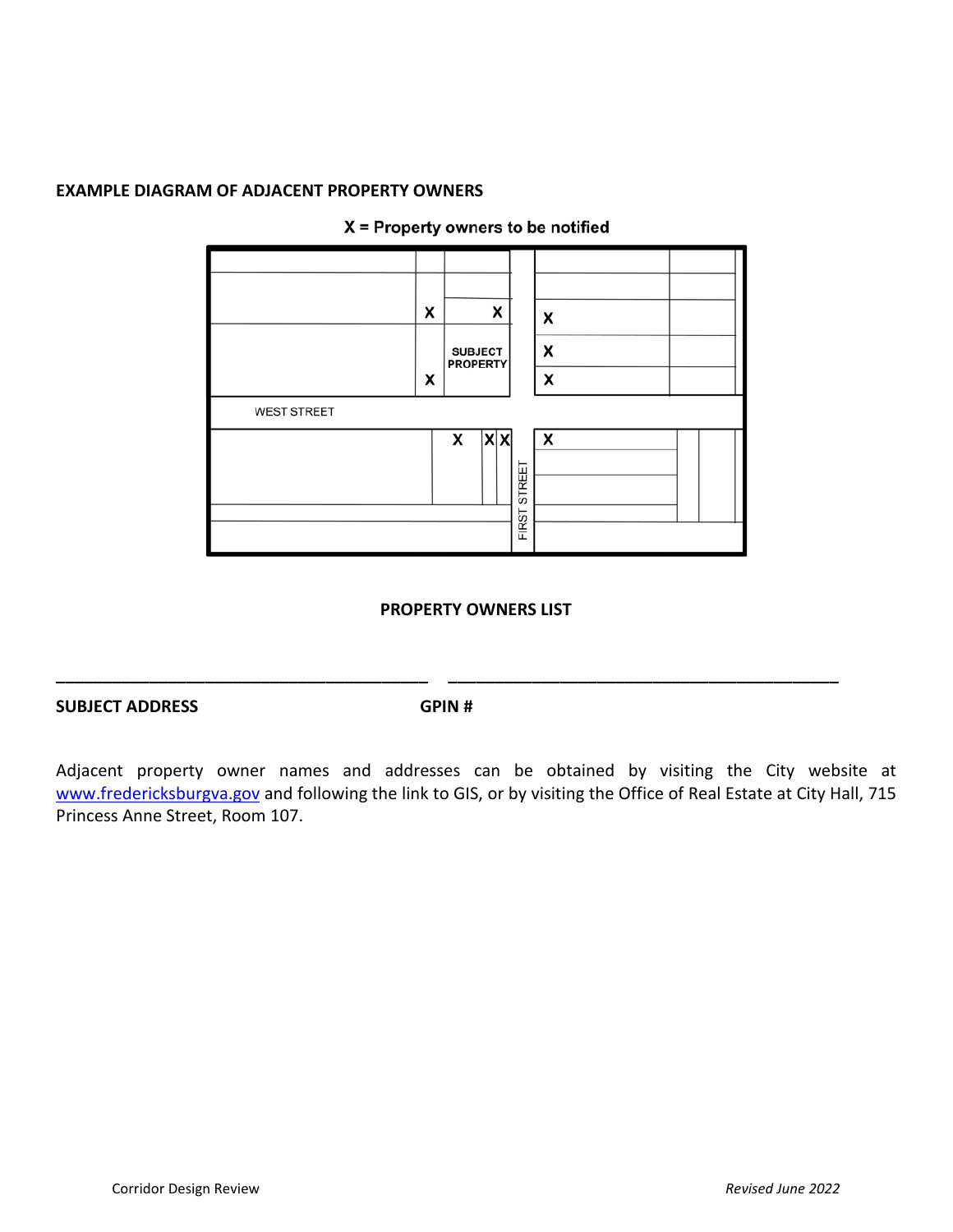## **Adjacent Property Owner's Name and Mailing Address**

| <b>Property Address</b> |                    |
|-------------------------|--------------------|
| <b>Owner Name</b>       | <b>GPIN NUMBER</b> |
| <b>Mailing Address</b>  |                    |
| City, State, Zip        |                    |

| <b>Property Address</b> |                    |
|-------------------------|--------------------|
| <b>Owner Name</b>       | <b>GPIN NUMBER</b> |
| <b>Mailing Address</b>  |                    |
| City, State, Zip        |                    |

| <b>Property Address</b> |                    |
|-------------------------|--------------------|
| <b>Owner Name</b>       | <b>GPIN NUMBER</b> |
| <b>Mailing Address</b>  |                    |
| City, State, Zip        |                    |

| <b>Property Address</b> |                    |
|-------------------------|--------------------|
| <b>Owner Name</b>       | <b>GPIN NUMBER</b> |
| <b>Mailing Address</b>  |                    |
| City, State, Zip        |                    |

| <b>Property Address</b> |                    |
|-------------------------|--------------------|
| <b>Owner Name</b>       | <b>GPIN NUMBER</b> |
| <b>Mailing Address</b>  |                    |
| City, State, Zip        |                    |

| <b>Property Address</b> |                    |
|-------------------------|--------------------|
| <b>Owner Name</b>       | <b>GPIN NUMBER</b> |
| <b>Mailing Address</b>  |                    |
| City, State, Zip        |                    |

Corridor Design Review *Revised June 2022*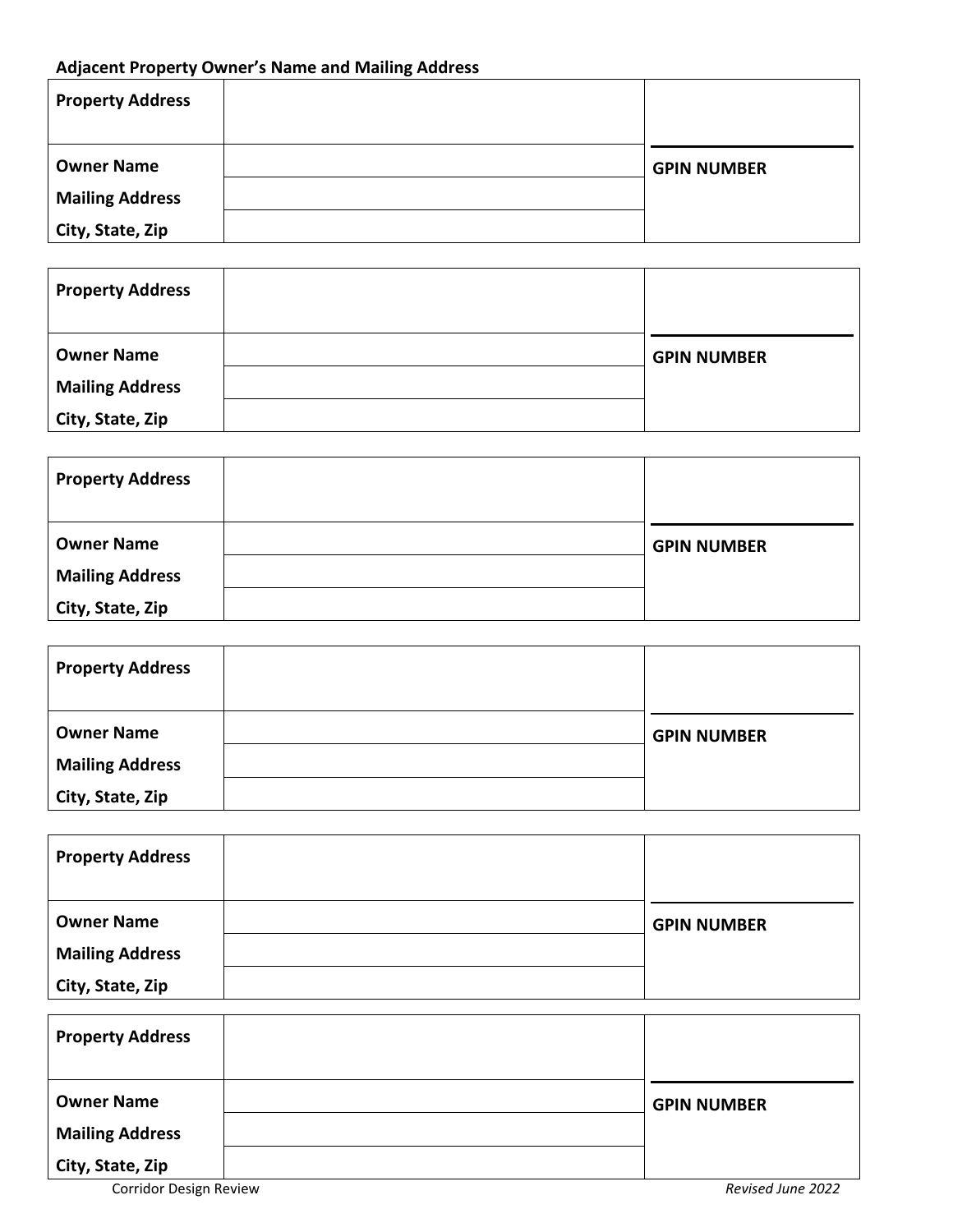| <b>Property Address</b> |                    |
|-------------------------|--------------------|
| <b>Owner Name</b>       | <b>GPIN NUMBER</b> |
| <b>Mailing Address</b>  |                    |
| City, State, Zip        |                    |

| <b>Property Address</b> |                    |
|-------------------------|--------------------|
| <b>Owner Name</b>       | <b>GPIN NUMBER</b> |
| <b>Mailing Address</b>  |                    |
| City, State, Zip        |                    |

| <b>Property Address</b> |                    |
|-------------------------|--------------------|
| <b>Owner Name</b>       | <b>GPIN NUMBER</b> |
| <b>Mailing Address</b>  |                    |
| City, State, Zip        |                    |

| <b>Property Address</b> |                    |
|-------------------------|--------------------|
| <b>Owner Name</b>       | <b>GPIN NUMBER</b> |
| <b>Mailing Address</b>  |                    |
| City, State, Zip        |                    |

| <b>Property Address</b> |                    |
|-------------------------|--------------------|
| <b>Owner Name</b>       | <b>GPIN NUMBER</b> |
| <b>Mailing Address</b>  |                    |
| City, State, Zip        |                    |

### **ATTACH ADDITIONAL SHEETS IF NECESSARY**